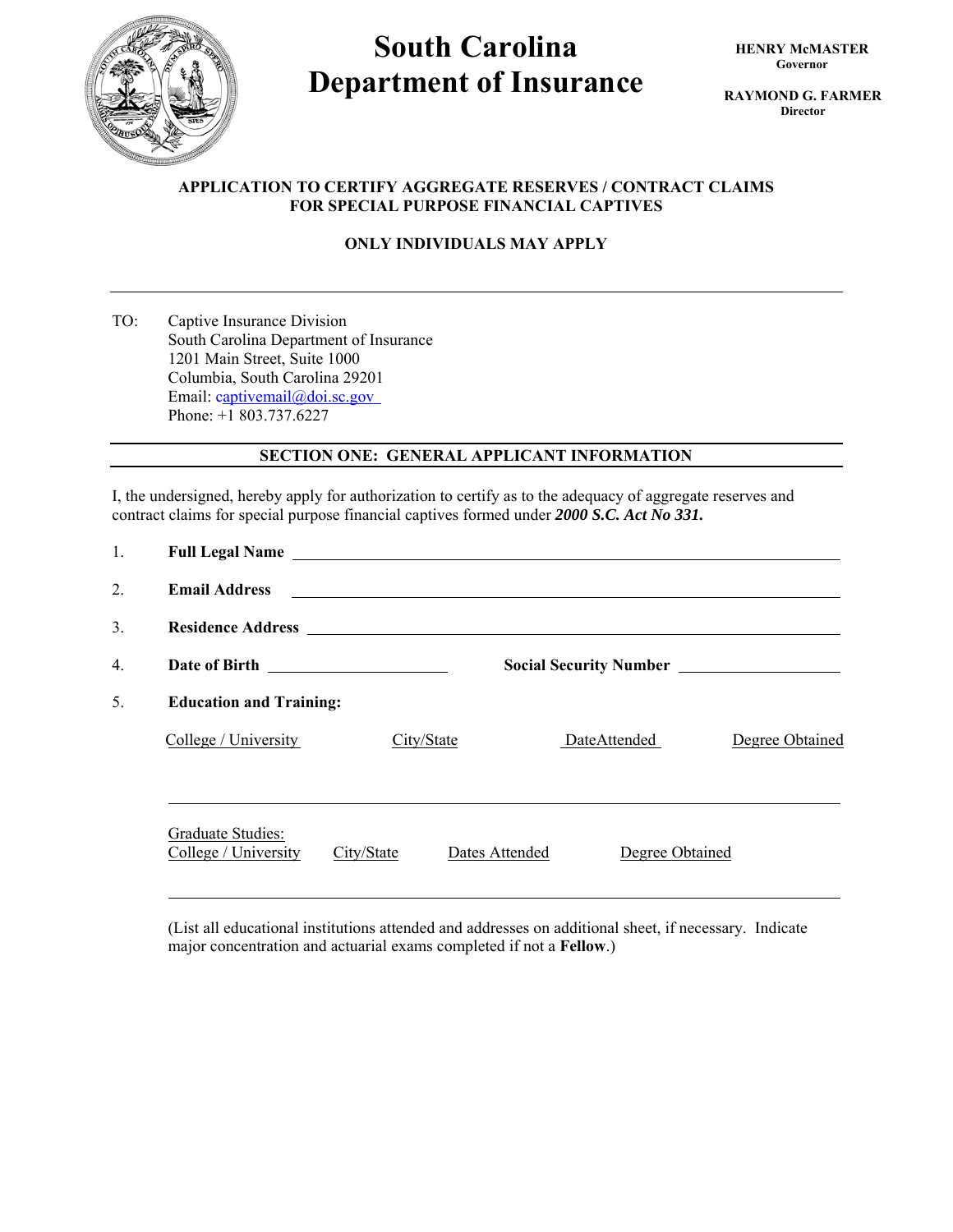|                                 | Tele $#$ of<br>Society/Assoc                                                                            |  |  |  |  |  |  |
|---------------------------------|---------------------------------------------------------------------------------------------------------|--|--|--|--|--|--|
|                                 |                                                                                                         |  |  |  |  |  |  |
| <b>Present Chief Occupation</b> |                                                                                                         |  |  |  |  |  |  |
|                                 |                                                                                                         |  |  |  |  |  |  |
| Employer's Name                 |                                                                                                         |  |  |  |  |  |  |
|                                 |                                                                                                         |  |  |  |  |  |  |
|                                 |                                                                                                         |  |  |  |  |  |  |
|                                 |                                                                                                         |  |  |  |  |  |  |
|                                 | <b>Complete Employment Record for Past 20 Years (Attach Resume or Curriculum Vitae)</b><br><b>Title</b> |  |  |  |  |  |  |
|                                 |                                                                                                         |  |  |  |  |  |  |
|                                 |                                                                                                         |  |  |  |  |  |  |
|                                 | Indicate life and accident and health loss reserve and loss expense reserve experience                  |  |  |  |  |  |  |

# 6. **List memberships in Professional Societies or Associations**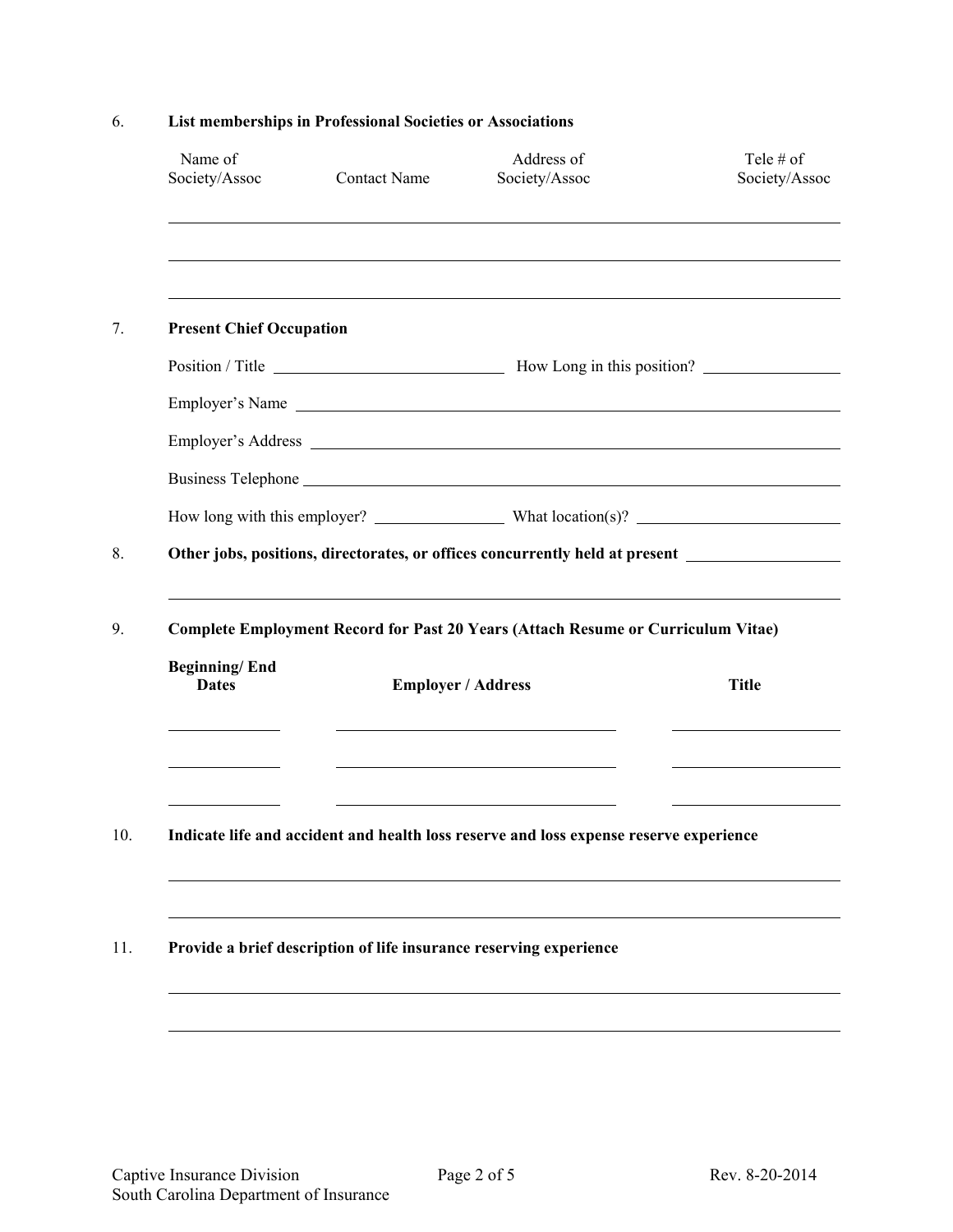- 12. **List the Special Purpose Financial Captive(s) (SPFCs) that you will be certifying**
- 13. **In order to qualify to sign stat ements of opinion r elating to loss and loss adjustment exp ense reserves for an SPFC, an applicant must qualify in one or more of the following areas. Indicate by an "X" which area(s) you qualify in:**



 A member of the Life and Accident and Health Actuarial Society and three years of life and accident and health loss and loss expense reserve experience.



 A member in good standing of the American Academy of Actuaries and five years of life and accident and health loss and loss expense reserve calculation experience.



 A life and accident and health loss reserve specialist with at least ten years of experience, three of which have included responsibility for:

- \* The overall reserve level or a significant portion of the overall reserve level, or
- \* Qualifying overall reserves of a significant portion of overall reserves, or
- \* The prospective evaluation of the reasonableness of the overall reserves or significant portion of the overall reserves.

14. In responding to the following, if the record has been sealed or expunged, and the applicant has personally verified that the record was sealed or expunged, an applicant may respond "No" to the question. Have you ever:

> a. Been refused an occupational, professional or vocational license or permit by any regulatory authority, or any public administrative or governmental licensing agency?



b. Had any occupational, professional or vocational license or permit you hold (or have held) subject to any judicial, administrative, regulatory or disciplinary action?

| 86 | m |  |
|----|---|--|
|    |   |  |

- c. Been placed on probation or had a fine levied against you or your occupational, professional or vocational license or permit in any judicial, administrative, regulatory or disciplinary action? **Yes** | No
- d. Been charged with, or indicted for, any criminal offense(s) other than civil traffic offenses? Yes No
- e. Pled guilty or nolo contendere, or been convicted of, any criminal offense(s) other than civil traffic offenses?



f. Had adjudication of guilt withheld, had a sentence imposed or suspended, had pronouncement of a sentence suspended, or been pardoned, fined, or placed on probation, for any criminal offense(s) other than civil traffic offenses?

**Yes** No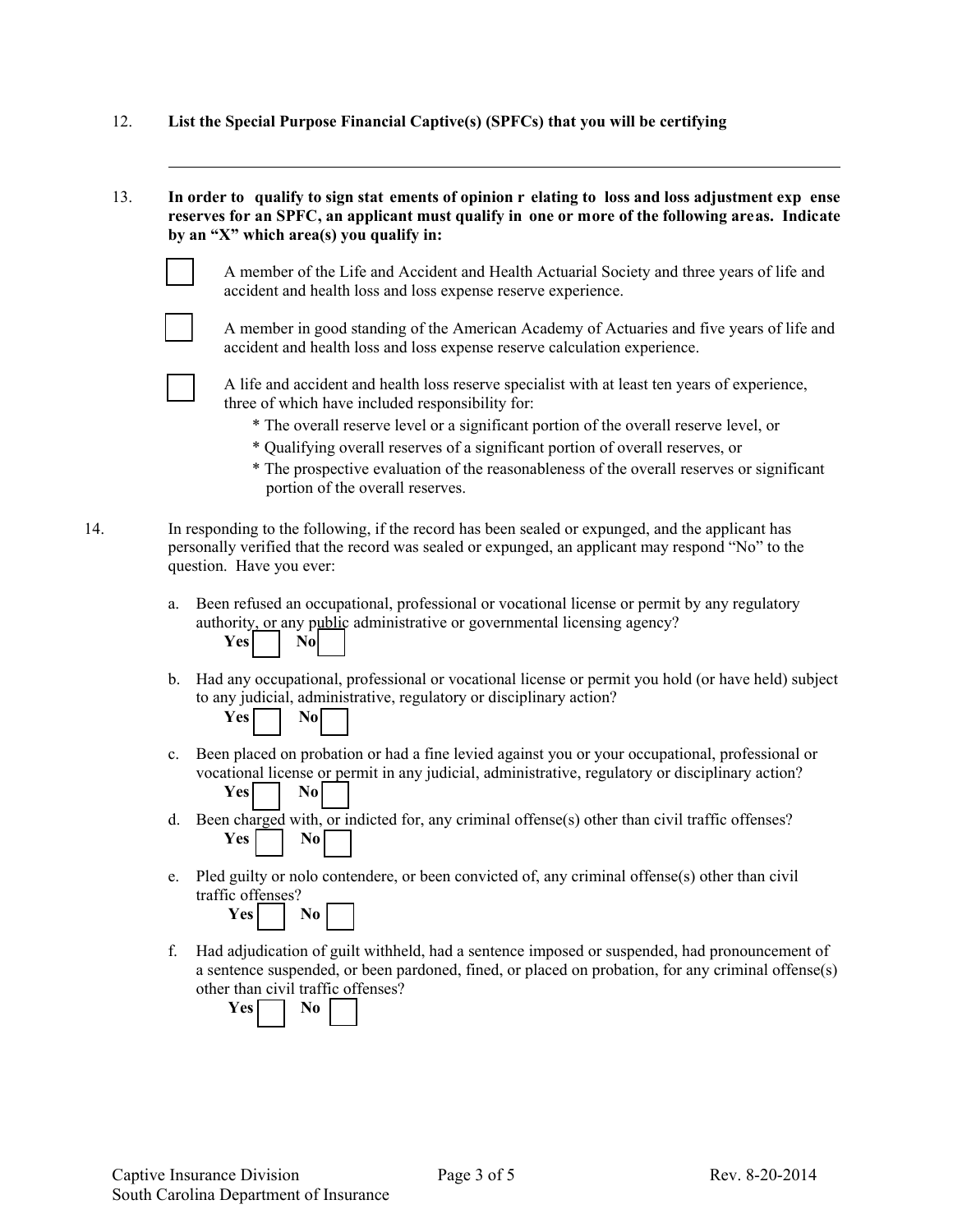g. Been subject to a cease and desist letter or order, or enjoined, either temporarily or permanently, in any judicial, administrative, regulatory, or disciplinary action, from violating any federal, state law, or law of another country regulating the business of insurance, securities or banking, or from carrying out any particular practice or practices in the course of the business of insurance, securities or banking?



h. Been, within the last ten (10) years, a party to any civil action involving dishonesty, breach of trust, or a financial dispute? **Yes**  $\Box$  **No** 

If the response to any question above is answered **Yes**, please provide details on a separate sheet of paper including dates, locations, disposition, etc. Attach a copy of the complaint and filed adjudication or settlement as appropriate.